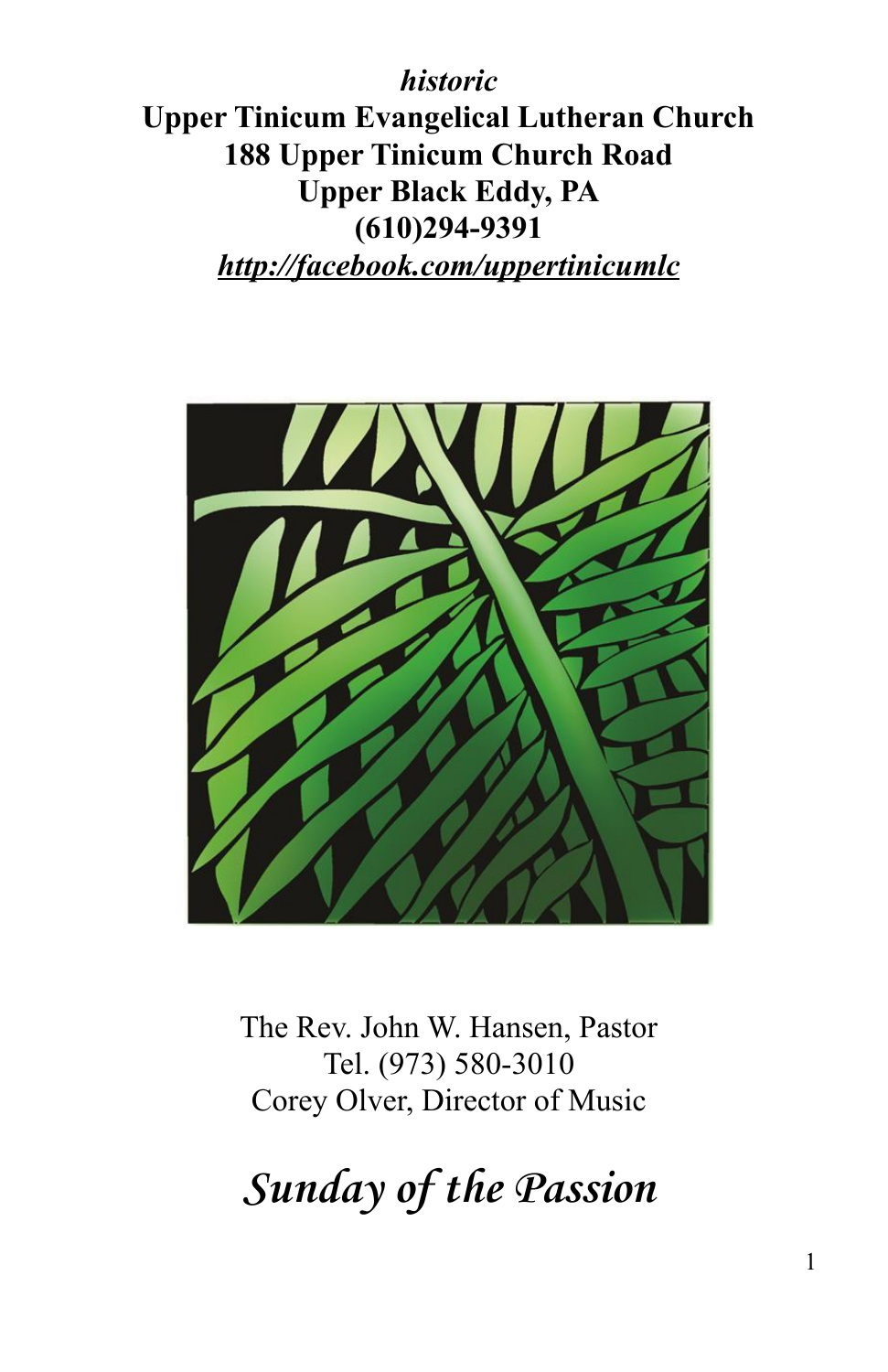# April 10, 2022  $\sim$  10:00 am

### **PRELUDE**

## **PROCESSIONAL GOSPEL: Luke 19:28-40**

*Entrance into the final days*

 $^{28}$ After he had said this, [Jesus] went on ahead, going up to Jerusalem.

 $29$ When he had come near Bethphage and Bethany, at the place called the Mount of Olives, he sent two of the disciples, <sup>30</sup>saying, "Go into the village ahead of you, and as you enter it you will find tied there a colt that has never been ridden. Untie it and bring it here. <sup>31</sup>lf anyone asks you, 'Why are you untying it?' just say this, 'The Lord needs it.'"  $32$ So those who were sent departed and found it as he had told them. <sup>33</sup>As they were untying the colt, its owners asked them, "Why are you untying the colt?"  $34$ They said, "The Lord needs it." <sup>35</sup>Then they brought it to Jesus; and after throwing their cloaks on the colt, they set Jesus on it.  $36$ As he rode along, people kept spreading their cloaks on the road.  $37$ As he was now approaching the path down from the Mount of Olives, the whole multitude of the disciples began to praise God joyfully with a loud voice for all the deeds of power that they had seen,  $38$ saying,

"Blessed is the king

who comes in the name of the Lord!

Peace in heaven,

and glory in the highest heaven!"

39Some of the Pharisees in the crowd said to him, "Teacher, order your disciples to stop." <sup>40</sup>He answered, "I tell you, if these were silent, the stones would shout out."

### **ACCLAMATION**

P Blessed is the one who comes in the name of the Lord.

**C Hosanna in the highest.**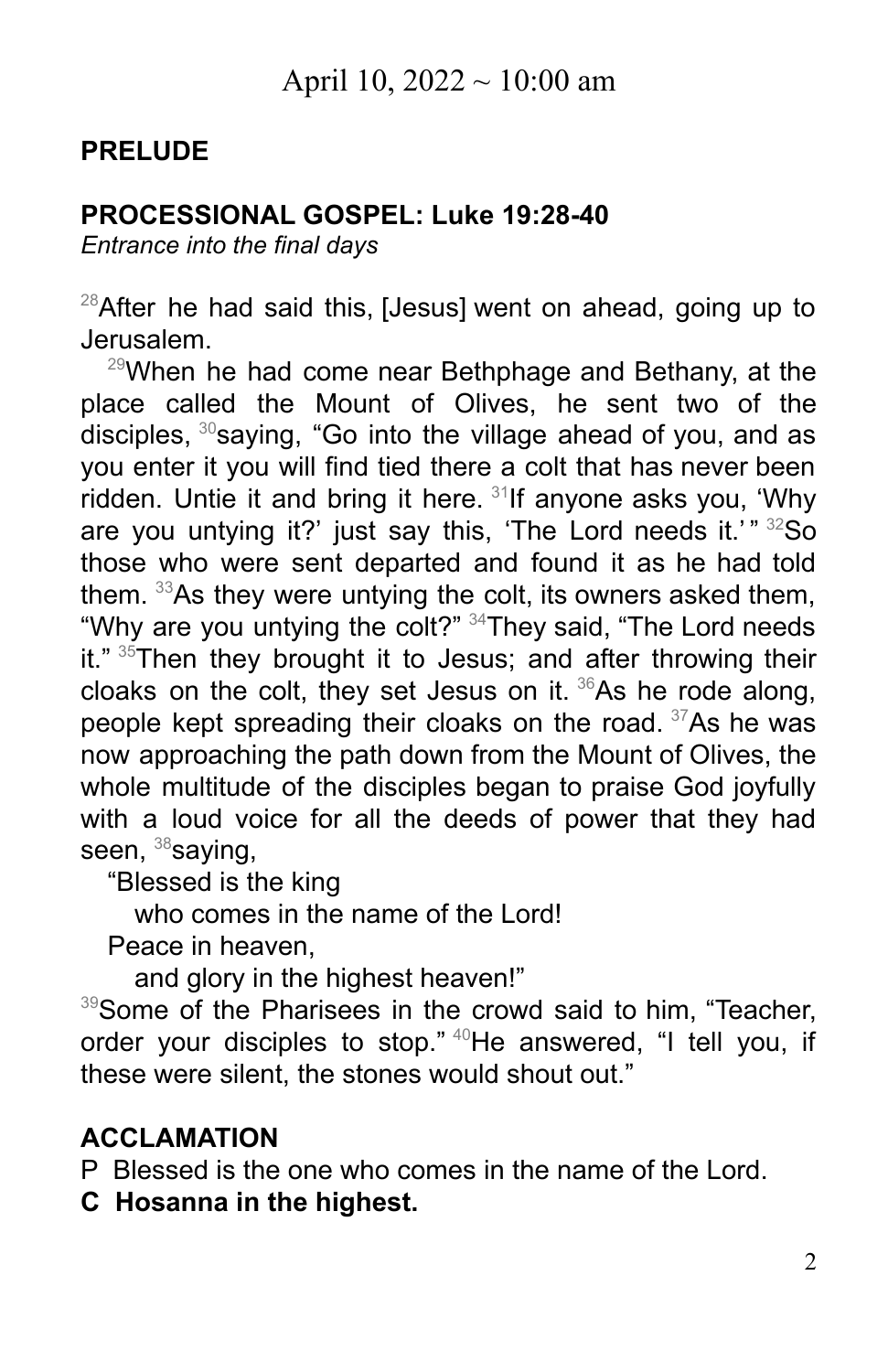# **BLESSING OF PALMS**

P The Lord be with you.

**C And also with you.**

P Let us pray.

*A brief silence is kept.*

We praise you, O God,

for redeeming the world through our Savior Jesus Christ. Today he entered the holy city in triumph and was proclaimed messiah and king by those who spread garments and branches along his way. Bless these branches and those who carry them. Grant us grace to follow our Lord in the way of the cross, so that, joined to his death and resurrection, we enter into life with you; through the same Jesus Christ, who lives and reigns with you and the Holy Spirit, one God, now and forever. **C Amen.**

**PROCESSIONAL HYMN** "All Glory, Laud and Honor" **#108**

## **PRAYER OF THE DAY**

(see inset)

## **FIRST READING: Isaiah 50:4-9a**

(see inset)

A Word of God, word of life.

**C Thanks be to God.**

## **PSALM: Psalm 31:9-16**

(see insert)

### **SECOND READING: Philippians 2:5-11**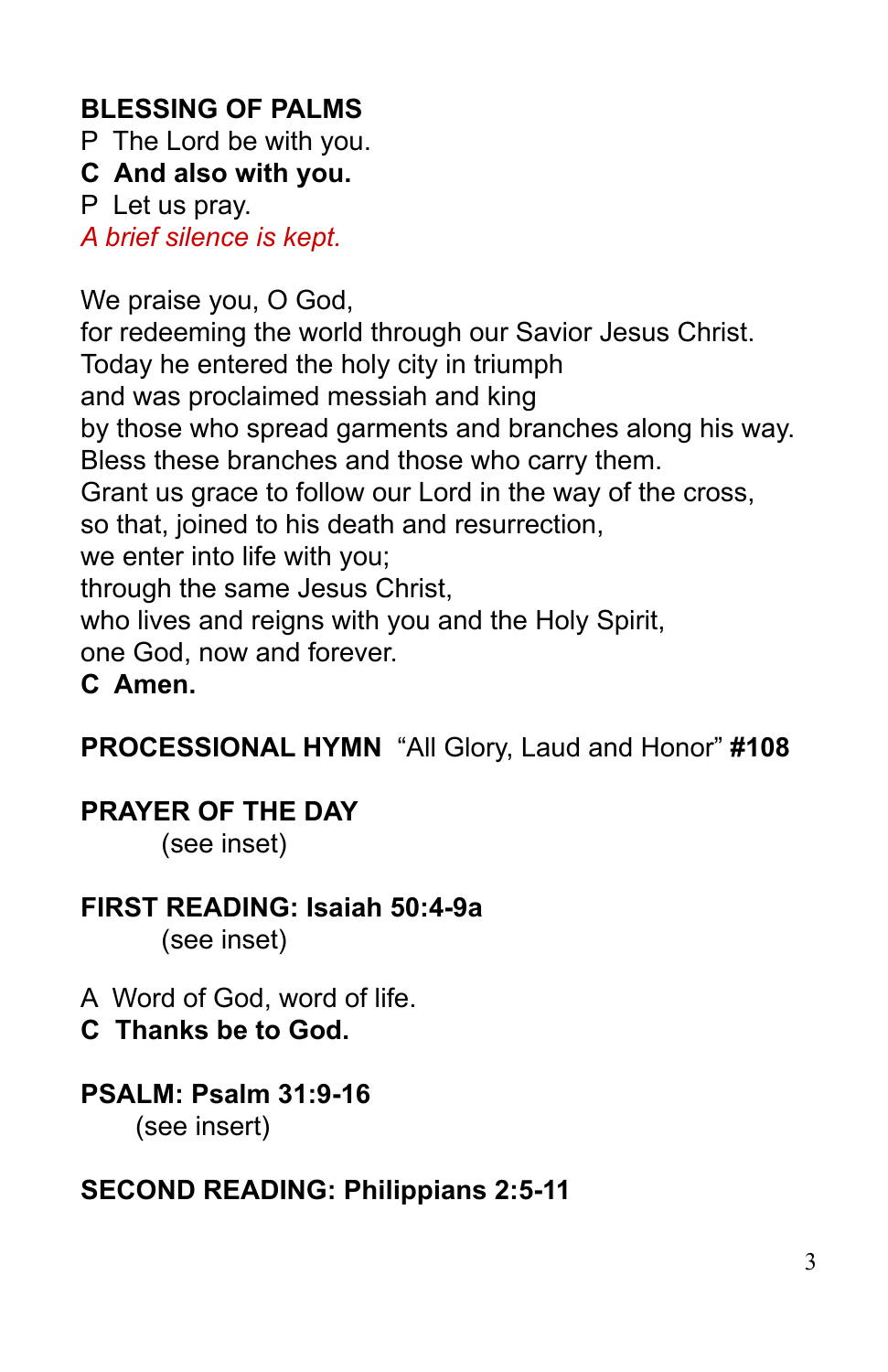(see insert)

- A Word of God, word of life.
- **C Thanks be to God.**



#### **NARRATIVE GOSPEL: Luke: 22:14--23:56**

P The Holy Gospel according to St. Luke.

**C Glory to you, O Lord.**

*(Please see booklet)*

#### **HYMN OF THE DAY** "O Sacred Head Now Wounded" **#117**

#### **APOSTLES' CREED**

**I believe in God, the Father almighty, creator of heaven and earth. I believe in Jesus Christ, his only Son, our Lord. He was conceived by the power of the Holy Spirit and born of the virgin Mary. He suffered under Pontius Pilate, was crucified, died, and was buried.**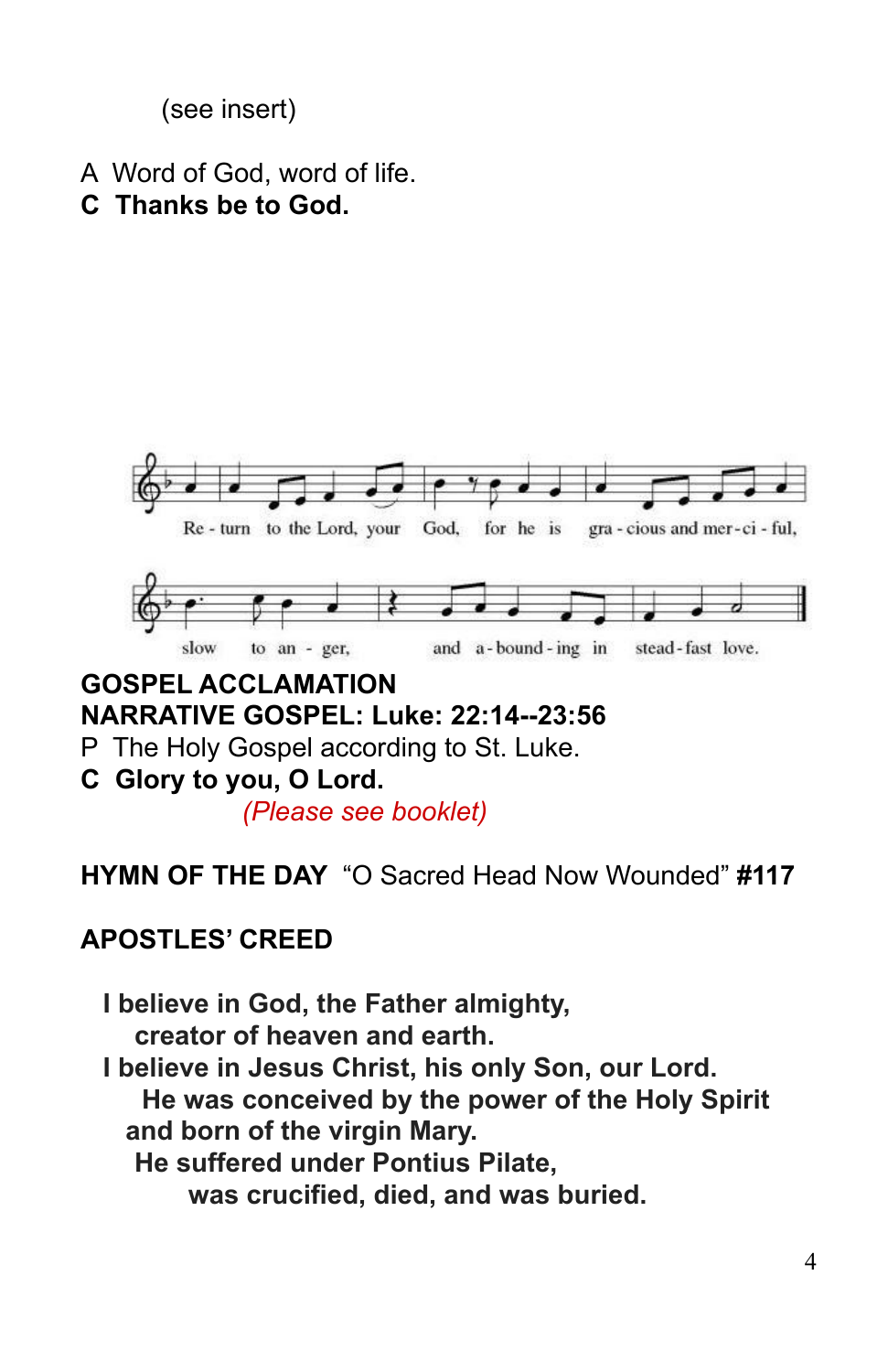**He descended into hell.\* On the third day he rose again. He ascended into heaven,**

**and is seated at the right hand of the Father. He will come again to judge the living and the dead. I believe in the Holy Spirit,**

**the holy catholic Church, the communion of saints, the forgiveness of sins, the resurrection of the body, and the life everlasting. Amen.**

### **PRAYERS OF INTERCESSION**

(see insert)

# **SHARING THE PEACE**

P The peace of the Lord be with you always.

#### **C And also with you.**

*Please greet others in a safe manner.*

## **TIME FOR OFFERING**

**+**Please bring donations for the Lord's Pantry to the chancel steps.

# **OfferING Prayer**

- P Extravagant God, you have blessed us with the fullness of creation. Now we gather at your feast where you offer us the food that satisfies. Take and use what we offer here, come among us, and feed us with the body and blood of Christ, in whose name we pray.
- **C Amen.**

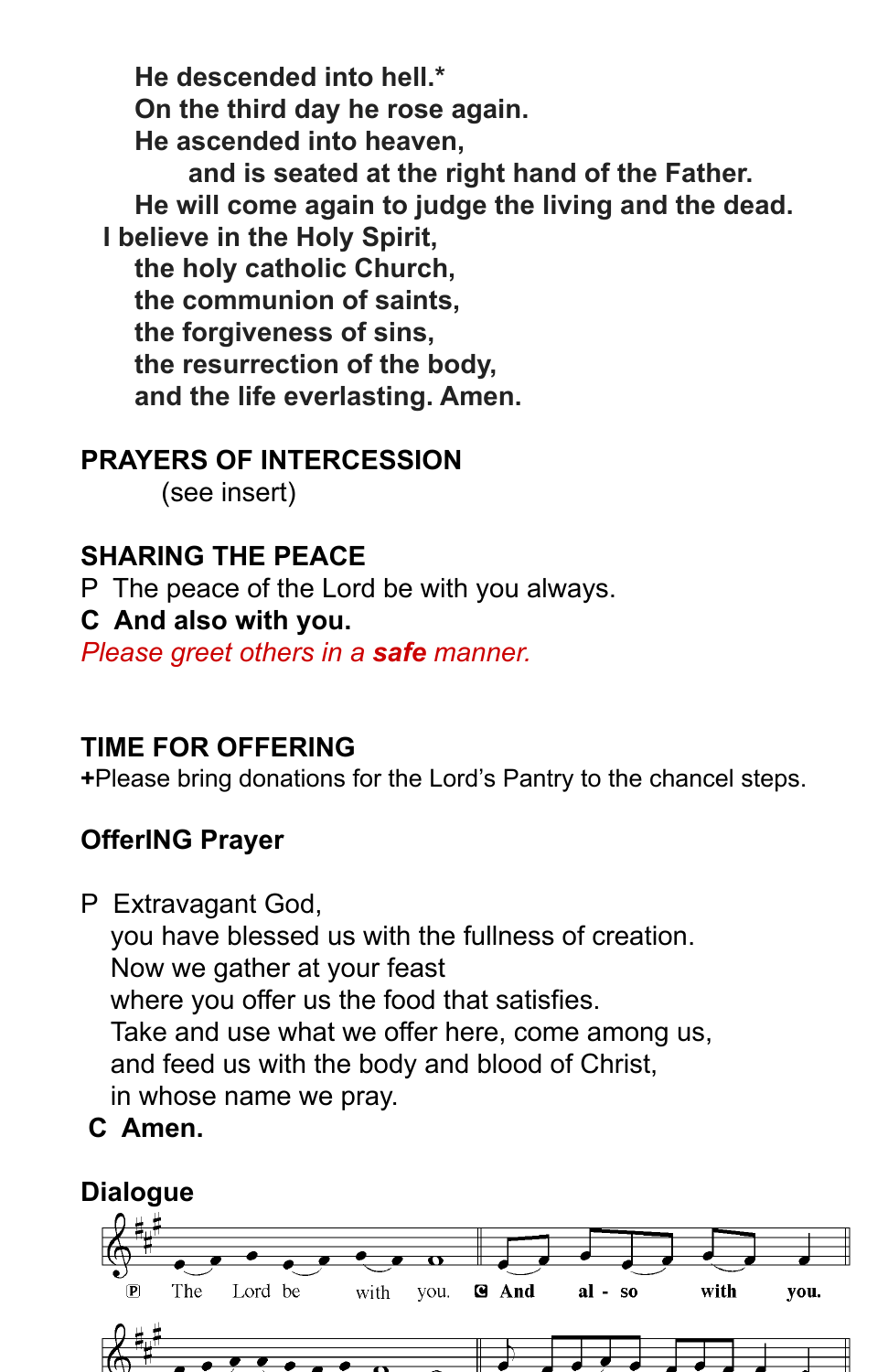# **PREFACE**

P "It is indeed right, our duty and our joy … and join their unending hymn:"



# **HOLY, HOLY, HOLY**

#### **thanksgiving**

In the night in which he was betrayed … in remembrance of me.

#### **Lord's Prayer**

P Lord, remember us in your kingdom and teach us to pray,

**C Our Father, who art in heaven, hallowed be thy name, thy kingdom come, thy will be done, on earth as it is in heaven. Give us this day our daily bread; and forgive us our trespasses, as we forgive those who trespass against us; and lead us not into temptation, but deliver us from evil.**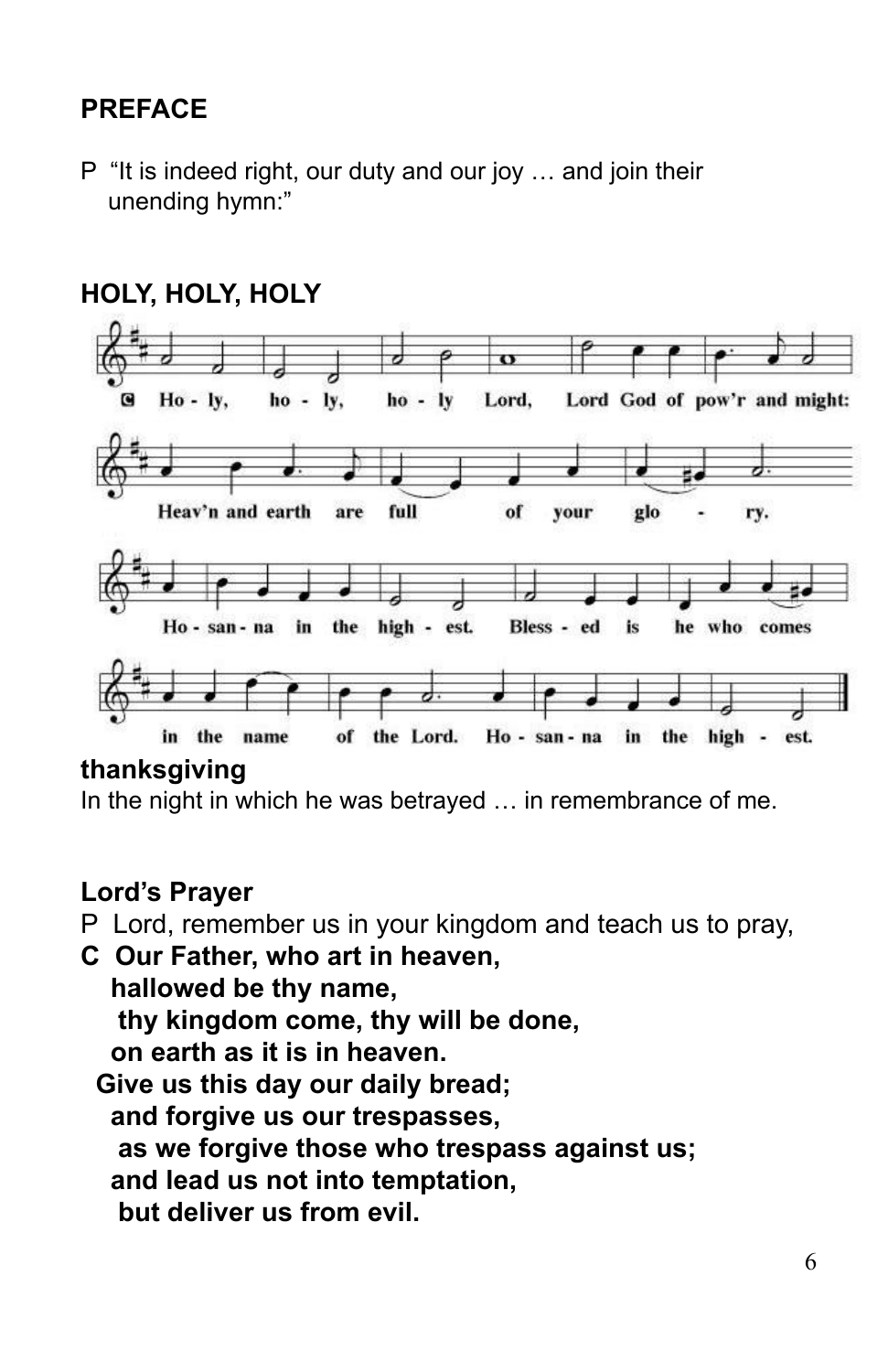## **For thine is the kingdom, and the power, and the glory, forever and ever. Amen.**

### **INVITATION TO COMMUNION**

P Here is food and drink for the journey. Take and be filled.

## **THE DISTRIBUTION**

(Please come forward by center aisle & return by left aisle.)

# **PRAYER AFTER COMMUNION**

Blessed Jesus, in this rich meal of grace, you have fed us with your body, the bread of life. Now send us forth to bear your life-giving hope to a world in need. **Amen**.

# **BLESSING**

P You are children of God, anointed with the oil of gladness and strengthened for the journey. Almighty God, motherly, majestic, and mighty,  $+$  bless you this day and always.

**C Amen.**

**CLOSING HYMN** "Ride On, Ride On In Majesty!" **#121**

## **DISMISSAL**

- P Go in peace. Jesus meets you on the way.
- **C Thanks be to God.**

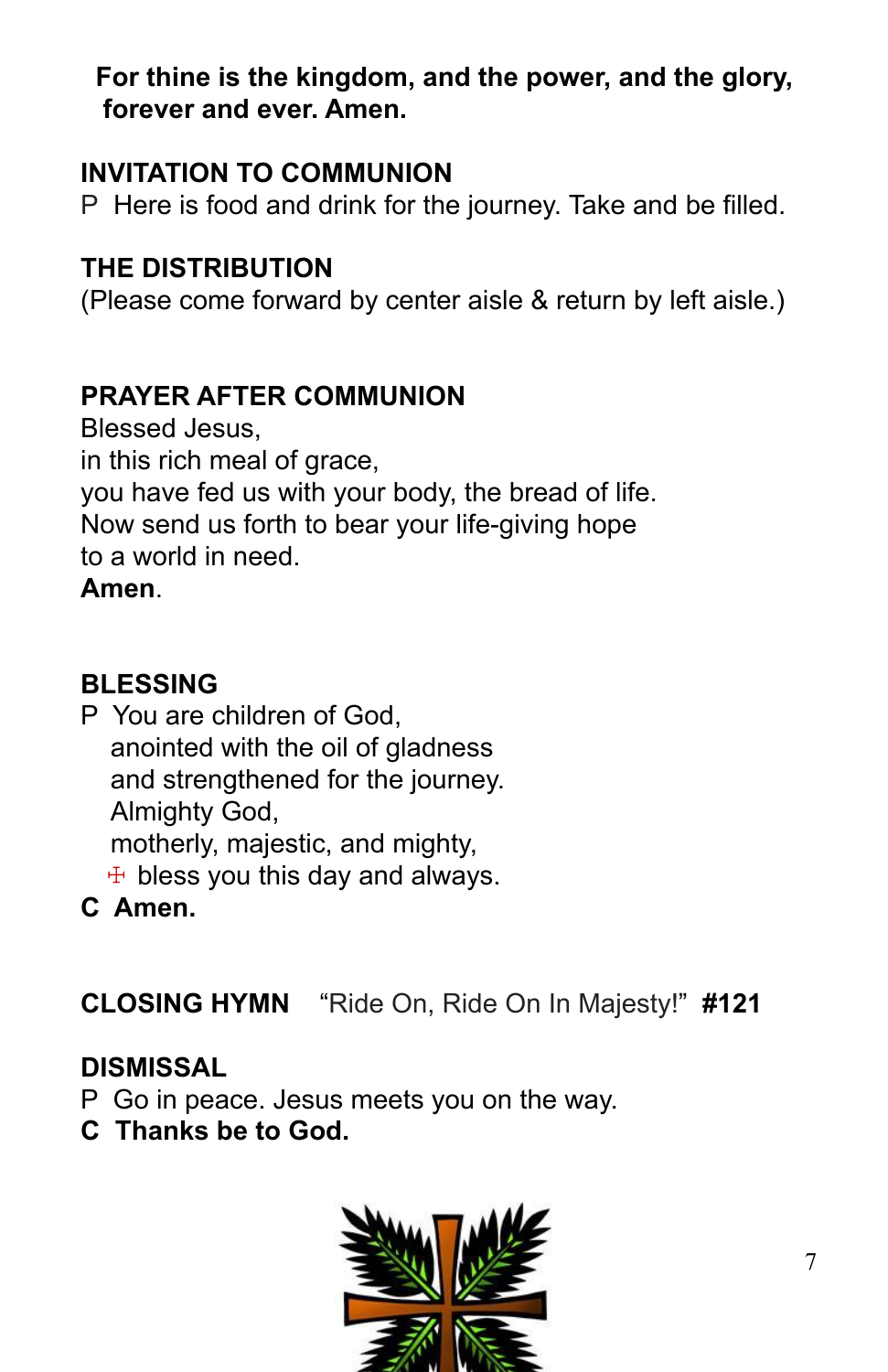From sundaysandseasons.com. SB-123685 CCLI License 3124705/One License A-733895 Copyright © 2022 Augsburg Fortress. All rights reserved.

# **HOLY WEEK & EASTER SCHEDULE**

April 14 Maundy Thursday Worship & Stripping of Altar- **7pm** (In-Person & Live stream on facebook) April 15 Good Friday Tenebrae – **7:00pm** (In-Person & Live Stream on facebook)

## **EASTER SUNDAY**

April 17 Community **Sunrise** Worship at Sky Island – **6:30am In-Person Worship** with Communion – **10:00am** (also **Live Streamed** on facebook)

# **Your Gifts Make a Difference!**

Thank you for your continued financial support of the ministries of Upper Tinicum Lutheran Church as we emerge